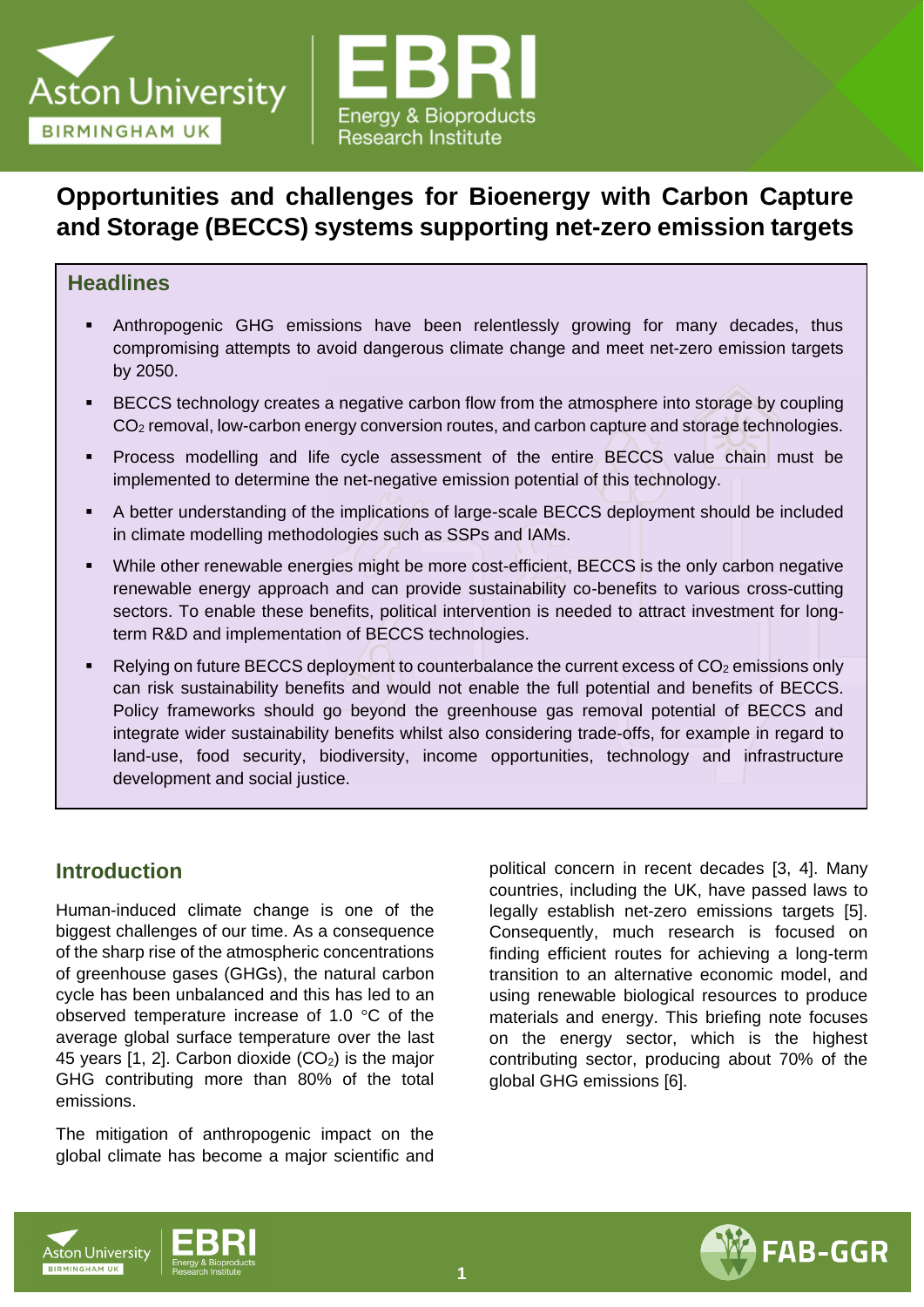Since present mitigation efforts have not achieved the emission reductions that would be required to avoid dangerous climate change, net-negative emission technologies (NETs) are increasingly discussed as a way to balance GHG emission sources and sinks in the near future. Bioenergy with carbon capture and storage (BECCS) is considered as a NET technology with great potential for large scale application. Different modelling frameworks, such as the integrated assessment models (IAMs) or the shared socioeconomic pathways (SSPs), give BECCS an essential role in meeting climate change targets through the future offsetting of current GHG emissions [7].

## **What is bioenergy with carbon capture and storage (BECCS)?**

BECCS systems join CO<sub>2</sub> removal (CDR) methods with low-carbon energy conversion pathways (biomass-to-energy process) and carbon capture and storage (CCS) technologies. Figure 1 depicts the negative carbon flow that BECCS creates from the atmosphere into storage.



**Figure 1.** The carbon flow of BECCS. When BEECS systems are employed, a negative carbon flow from the atmosphere into storage is created.

### *CO<sup>2</sup> removal methods comprising BECCS.*

CDR is the basis of BECCS to achieve a negative flow of emissions. Three mechanisms for carbon removal –i.e. biological, physical, and chemical sequestration– can be identified depending on the carbon sink or reservoir where the  $CO<sub>2</sub>$  is stored (natural, human, in soil, ocean or plants). Those methods that could be part of BECCS systems are discussed below, while further CDR technologies are compiled and briefly described in Table 1.

| $\frac{1}{2}$ . The contract of the contract of the contract of the contract of $\frac{1}{2}$ |                        |                                                                                                                                                                                                                            |                                    |                  |  |  |  |  |  |
|-----------------------------------------------------------------------------------------------|------------------------|----------------------------------------------------------------------------------------------------------------------------------------------------------------------------------------------------------------------------|------------------------------------|------------------|--|--|--|--|--|
| <b>Name</b>                                                                                   | <b>CDR</b><br>type     | <b>Description</b>                                                                                                                                                                                                         | <b>Technology</b><br><b>status</b> | <b>Reference</b> |  |  |  |  |  |
| Ocean<br>fertilisation                                                                        | <b>Biological</b>      | Large scale anthropogenic fertilisation of the open<br>sea, using iron or urea, to promote the growth of sea<br>organism such as phytoplankton for $CO2$ fixation.                                                         | Conceptual<br>stage                | [8]              |  |  |  |  |  |
| Afforestation                                                                                 | <b>Biological</b>      | Man-made establishment of new forests on treeless<br>lands that did not previously carry forest in<br>contemporary history                                                                                                 | Large scale<br>application         | [9]              |  |  |  |  |  |
| Ocean<br>sequestration                                                                        | Physical               | Injection methods including CO <sub>2</sub> lake formations at<br>the bottom of the ocean $(CO2$ has higher density<br>than sea water below 2700 m) or the dilution of<br>dissolved $CO2$ at a depth below the mixed layer | Conceptual<br>stage                | [10]             |  |  |  |  |  |
| Direct air<br>capture                                                                         | Chemical<br>/ Physical | $CO2$ is directly captured from the ambient air,<br>instead from point sources, when it flows through a<br>separation element, often a liquid or solid sorbent.                                                            | Pilot scale                        | [11]             |  |  |  |  |  |
| <b>Mineral</b><br>carbonation<br>(MCT)                                                        | Chemical               | $CO2$ is chemically reacted with calcium- and/or<br>magnesium-containing minerals to form stable and<br>harmless carbonate materials                                                                                       | Laboratory<br>scale                | $[12]$           |  |  |  |  |  |
| Electrocatalytic<br>reduction of<br>CO <sub>2</sub>                                           | Chemical               | Reduction of either gaseous or dissolved CO <sub>2</sub> to<br>solid carbon products                                                                                                                                       | Laboratory<br>scale                | $[13]$           |  |  |  |  |  |

### **Table 1. CO<sub>2</sub> removal (CDR) methods other than BECCS**





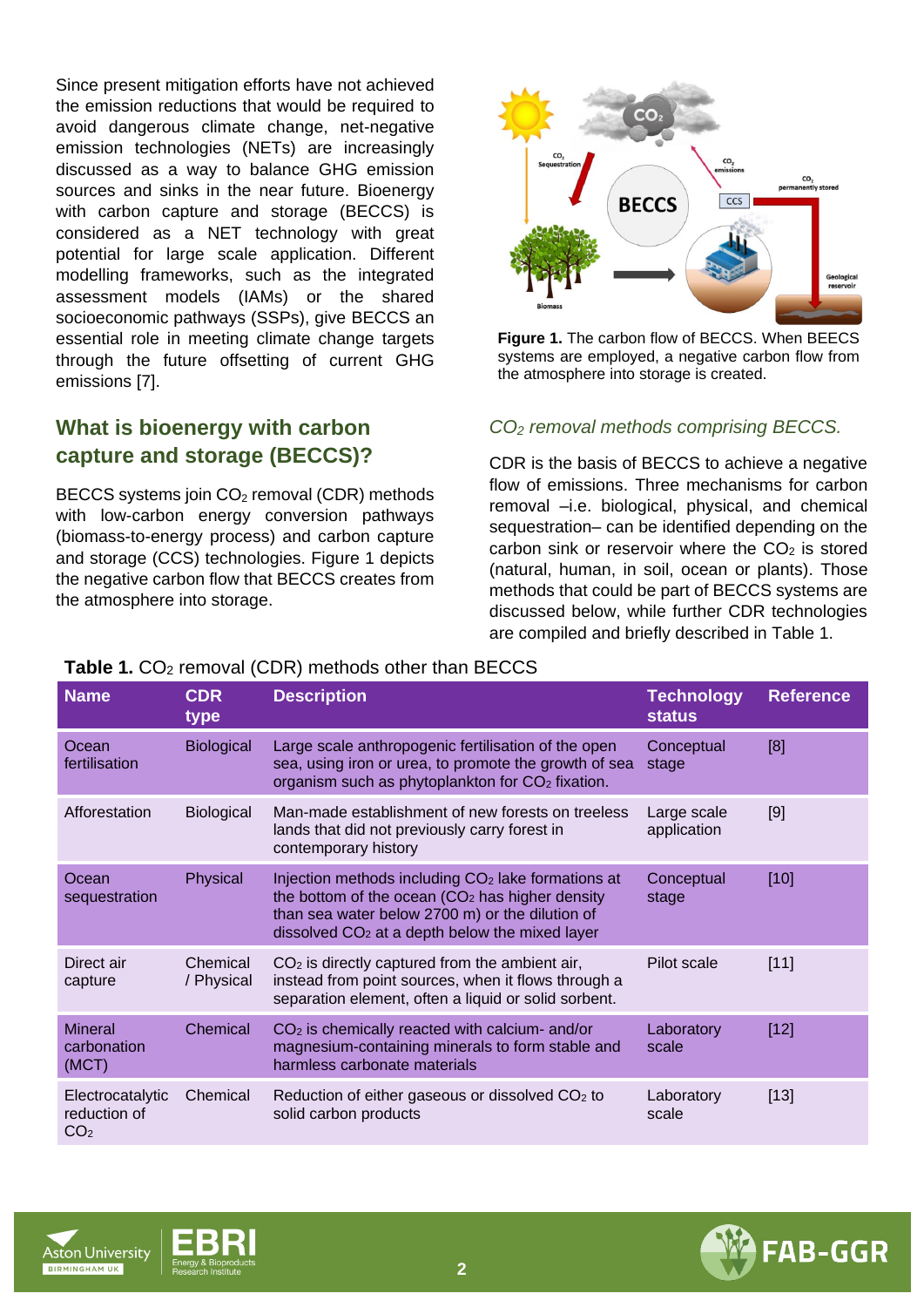

Biological sequestration is related to the storage of atmospheric carbon within biomass. It is primarily caused by plants that, as a result of photosynthesis, fix the carbon from sequestered CO<sub>2</sub> into their developing fibres. Woodlands, grasslands, deep soil, peatland, wetland soil, and seaweed are examples of biological sinks for anthropogenically remobilised CO<sub>2</sub>. Growing biomass as feedstock is the first stage of BECCS for climate change mitigation. Alternative methods for biological carbon sequestration that are acknowledged by the IPCC are afforestation/reforestation and enhancing soil carbon in croplands and grasslands [4].

Physical sequestration comprises the last phase of carbon capture and storage (CCS) technologies comprising BECCS. The  $CO<sub>2</sub>$  captured from large emission point sources (e.g. biomass power plants) using technological means, is transported and injected into appropriate underground geological reservoirs for long-term storage. Before the storage, the  $CO<sub>2</sub>$  is compressed to supercritical fluid to increase the density and thus enhance the reservoir capacity. Sedimentary basins, saline aquifers, the ocean floor, coal seams, oil reservoirs (enhanced oil recovery) or other porous and permeable reservoir rocks (e.g. sandstone, limestone, or dolomite) overlain by an

impermeable rock seal (e.g. shale or anhydrite) have been determined as a suitable geological sites for  $CO<sub>2</sub>$  storage [14].

#### *Biomass to energy pathways for BECCS.*

The main objective of BECCS is the production of bioenergy, i.e. any energy obtained from the conversion of organic matter (biomass) [15]. The main sources of biomass are organic crops, wood residues and organic wastes derived from human activities, such as agriculture, agroindustry, and organic municipal wastes. Biomass can be used directly as fuel, or alternatively it can be converted into liquid or gaseous forms through the application of heat, chemicals, microbial activity or a combination of these processes, to be used afterwards as an energy resource [16]. Depending on the predominant component of the biomass (e.g. lipids, sugars/starches or lignocellulosic materials), different biomass feedstocks are better suited to different conversion routes (see Table 2).





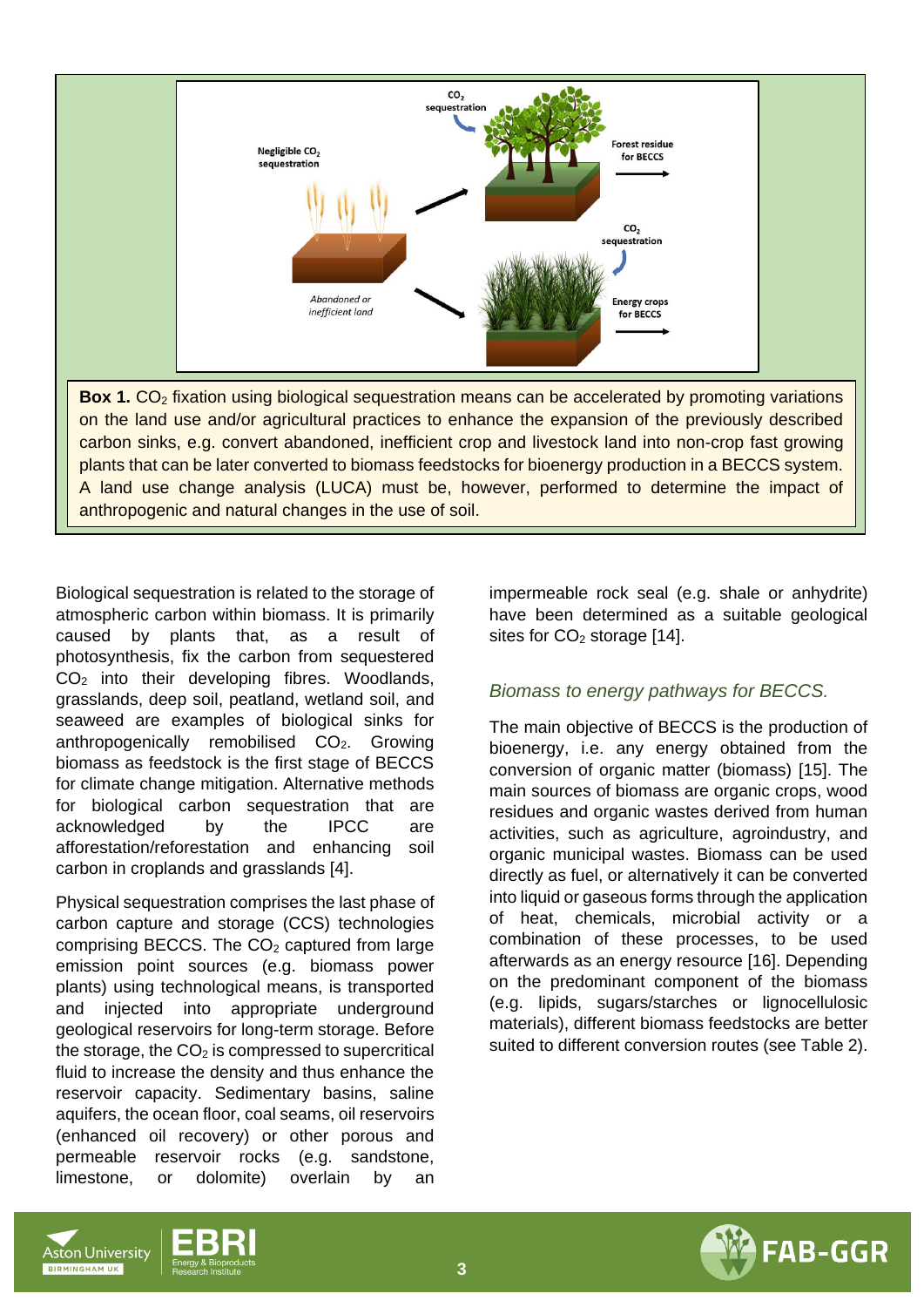| Pathway                                      | <b>Feedstock</b>                          | <b>Pre-processing</b>             | <b>Conversion</b>   | <b>Primary</b><br>product         | <b>Product/Energy</b><br>recovery | <b>Secondary</b><br>product      |
|----------------------------------------------|-------------------------------------------|-----------------------------------|---------------------|-----------------------------------|-----------------------------------|----------------------------------|
|                                              |                                           | Size reduction                    | Combustion          | Heat                              | <b>Boiler</b>                     | Electricity                      |
| <b>Thermal</b><br>&<br><b>Thermochemical</b> |                                           |                                   | Pyrolysis           | Biochar                           |                                   |                                  |
|                                              |                                           |                                   |                     | <b>Tars and</b><br><b>Bio-oil</b> | Extraction                        | Chemicals                        |
|                                              | Lignocellulose<br>materials               |                                   |                     |                                   | Upgrading                         | Gasoline                         |
|                                              |                                           |                                   |                     |                                   | Turbine                           | Electricity                      |
|                                              |                                           | Moisture<br>reduction<br>Blending |                     |                                   | Boiler                            | Electricity                      |
|                                              |                                           |                                   |                     | Syngas                            | Synthesis                         | Chemicals<br>Ammonia<br>Methanol |
|                                              |                                           |                                   |                     |                                   | Gas turbine                       |                                  |
|                                              |                                           | Densification                     |                     |                                   | Engine                            | Electricity                      |
|                                              |                                           |                                   |                     |                                   | Boiler                            |                                  |
|                                              |                                           |                                   | Gasification        | Syngas                            |                                   |                                  |
|                                              |                                           |                                   | Carbonisation       | Biochar                           |                                   |                                  |
|                                              |                                           |                                   | Torrefaction        | <b>Biochar</b>                    |                                   |                                  |
|                                              |                                           |                                   | <b>HTL</b>          | Bio-oil                           | <b>HTG</b>                        | <b>Biogas</b>                    |
| Biochemical                                  | Animal manure<br>Sewage sludge<br>Algae   |                                   | Anaerobic digestion | <b>Biogas</b>                     |                                   |                                  |
|                                              | <b>Sugars</b><br>Starch<br>Lignocellulose | Saccharification<br>Hydrolysis    | Fermentation        | Ethanol                           |                                   |                                  |
| Chemical                                     | Lipids                                    |                                   | Transesterification | <b>Biodiesel</b>                  |                                   |                                  |

### **Table 2**. Biomass conversion pathways to energy and resulting energy vectors and by-products.

### *Carbon Capture technologies for BECCS*

BECCS comprise biomass-to-energy processes that still can constitute large point sources of  $CO<sub>2</sub>$ emissions. The thermochemical conversion involves the thermal decomposition of biomass, so the resulting flue gas or other gaseous by-products contain great amounts of  $CO<sub>2</sub>$ . The biogas produced in the biochemical conversion of biomass also has a high concentration of  $CO<sub>2</sub>$  (30– 45%) that needs to be separated to upgrade the fuel quality and minimise emissions when used [17]. Only the chemical pathway is, conversely, considered carbon neutral as no  $CO<sub>2</sub>$  is produced in the transesterification process. Carbon capture methods, already implemented for fossil fuel power plants, could be applied in those bioenergy processes to avoid venting the generated emissions to the atmosphere.

**Box 2.** Despite biomass-to-energy processes involve low-carbon conversion pathways, emissions are still generated and including carbon capture and storage technologies is pivotal for BECCS systems to reach their netnegative emissions potential.

Depending on the selected biomass and conversion pathway comprising the BECCS system, different  $CO<sub>2</sub>$  capture methods can be applied. Four basic systems for  $CO<sub>2</sub>$  capturing from biomass processing are identified and briefly describe below.

#### *Post-combustion capture*

Post-combustion capture is the capture of  $CO<sub>2</sub>$ from the flue gases produced during the combustion of fossil fuels and biomass in air.





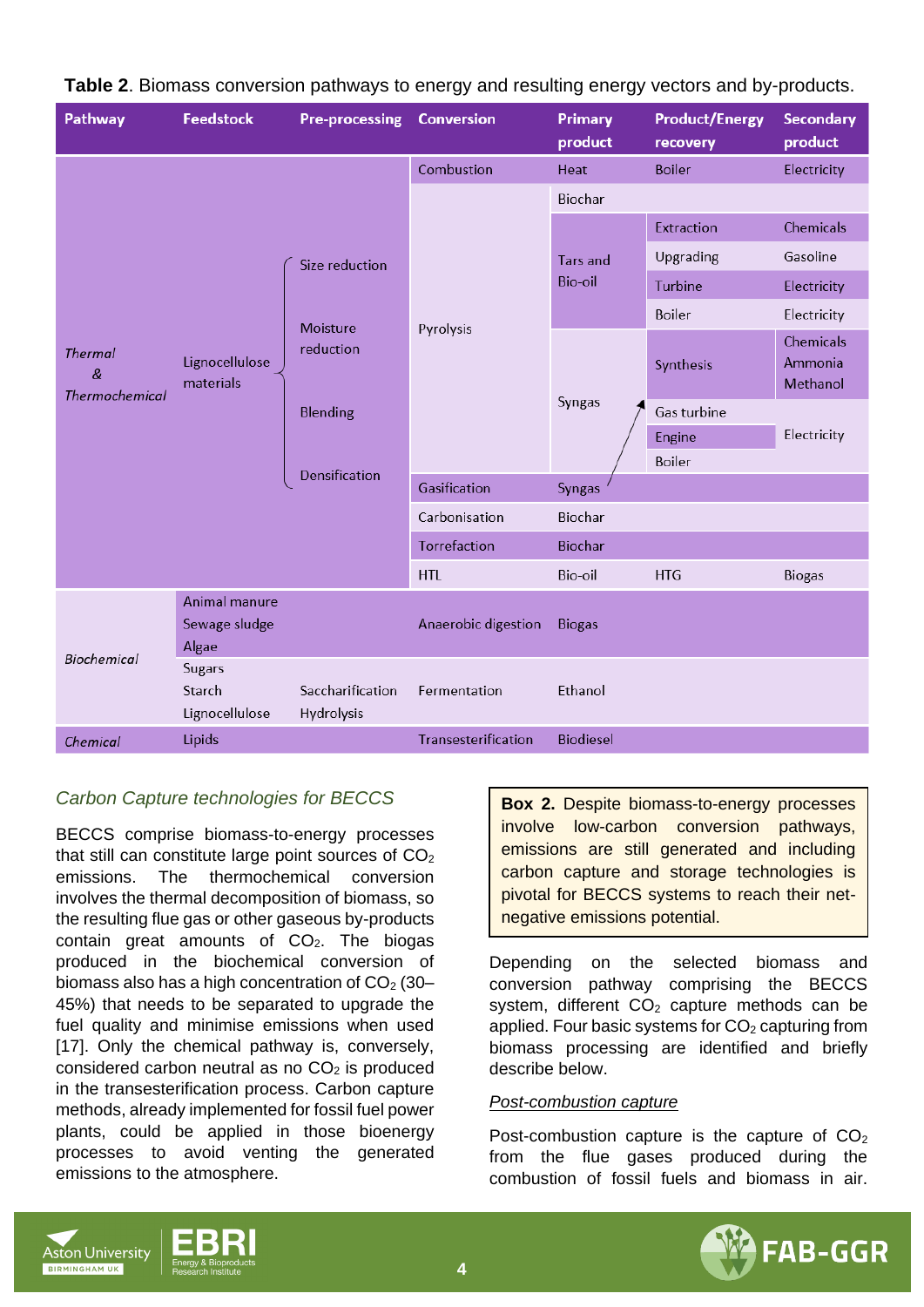Absorption/stripping processes using chemical solvents (i.e. separation based on a chemical reaction with the absorbing medium) are currently the preferred option for acid gas treatment, since the partial pressure of flue gas is close to atmospheric and  $CO<sub>2</sub>$  concentrations are relatively low. Amine scrubbing processes, which use aqueous solutions of alkanolamines such as monoethanolamine (MEA), piperazine (PZ) or blends of these or other complex amines with methyldiethanolamine (MDEA), have reached commercial application. However, these processes are energy intensive. Physical processes using adsorption beds (e.g. activated carbon), membrane systems for gas separation or gas adsorption, solid sorbents (e.g. CaO), cryogenic distillation, or microalgae capture systems are alternative technologies that could compete with conventional chemical absorption for post-combustion CO<sub>2</sub> capture [18-20].

#### *Oxy-fuel combustion capture*

This technology uses nearly pure oxygen instead of air for biomass combustion. The oxidation reaction is enhanced due to the negligible nitrogen content, which is a temperature reducing dilutant in combustion systems with air. Combustion efficiency losses, caused by the heat absorption of nitrogen, and the production of nitrogen oxides  $(NO<sub>x</sub>)$  are thus prevented, so the flue gas composition is mainly  $CO<sub>2</sub>$  and  $H<sub>2</sub>O$ . A simple cooling can condensate water and obtain a 80%- 98% CO<sup>2</sup> stream depending on the fuel used and the combustion conditions  $[21]$ . CO<sub>2</sub> can be later compressed, dried, further purified if needed (using the same processes of post-combustion capture) and delivered to storage.

#### *Pre-combustion capture*

Pre-combustion capture involves the  $CO<sub>2</sub>$ sequestration prior to the completion of the biomass combustion process, i.e. in the biomass gasification process for syngas (CO and  $H_2$ ) or hydrogen production. Syngas conditioning using a water shift reaction stage to enhance the yield to  $H<sub>2</sub>$  also results in CO<sub>2</sub> generation. That CO<sub>2</sub> needs to be removed, either to purify the conditioned syngas and make it suitable for further use (e.g. combustion in gas turbines or fuel cells) or, in hydrogen production, to reduce  $CO<sub>2</sub>$  emissions when the  $H_2$  is later used as a renewable fuel. Relatively high partial  $CO<sub>2</sub>$  pressures and concentrations are involved in pre-combustion

capture. Thus, physical adsorption methods are commonly used to adsorb any gas other than  $H_2$ . This includes pressure swing adsorption (PSA) devices using switching beds of zeolites, alumina or activated carbon, and physical absorption technologies using physical solvents where the separation is based on the gas solubility on the absorbing medium (e.g. Rectisol®, Purisol® or Selexol®). PSA systems comprising multiple adsorbers are widely used in industry since they can recover a continuous flow of pure low pressure CO<sub>2</sub>, but at a significant energy cost [22].



**Box 3.** Once the  $CO<sub>2</sub>$  is captured using any of the technologies described, the resulting CO<sup>2</sup> stream is compressed to reach a supercritical state and is transported for longterm storage in a geological reservoir, and therefore completing BECCS process. Geological underground storage has been already implemented at large scale, despite this, there are still major challenges and room for improvement for this technology.

### *Capture from industrial process streams*

Industrial applications involving non-combustion process streams that contain  $CO<sub>2</sub>$  also offer an opportunity to reduce GHG emissions. This includes biogas upgrading and hydrogencontaining synthesis gas purification (for ammonia or alcohol production), and these can employ similar technologies to those used in precombustion capture. Furthermore, post combustion capture techniques could be used to capture  $CO<sub>2</sub>$  produced during fermentation. [18]. Recent studies suggest that the carbon capture technologies previously described could be adapted to also operate in hard-to-decarbonise heavy industry sectors, such as steel, cement, or pulp and paper [23].





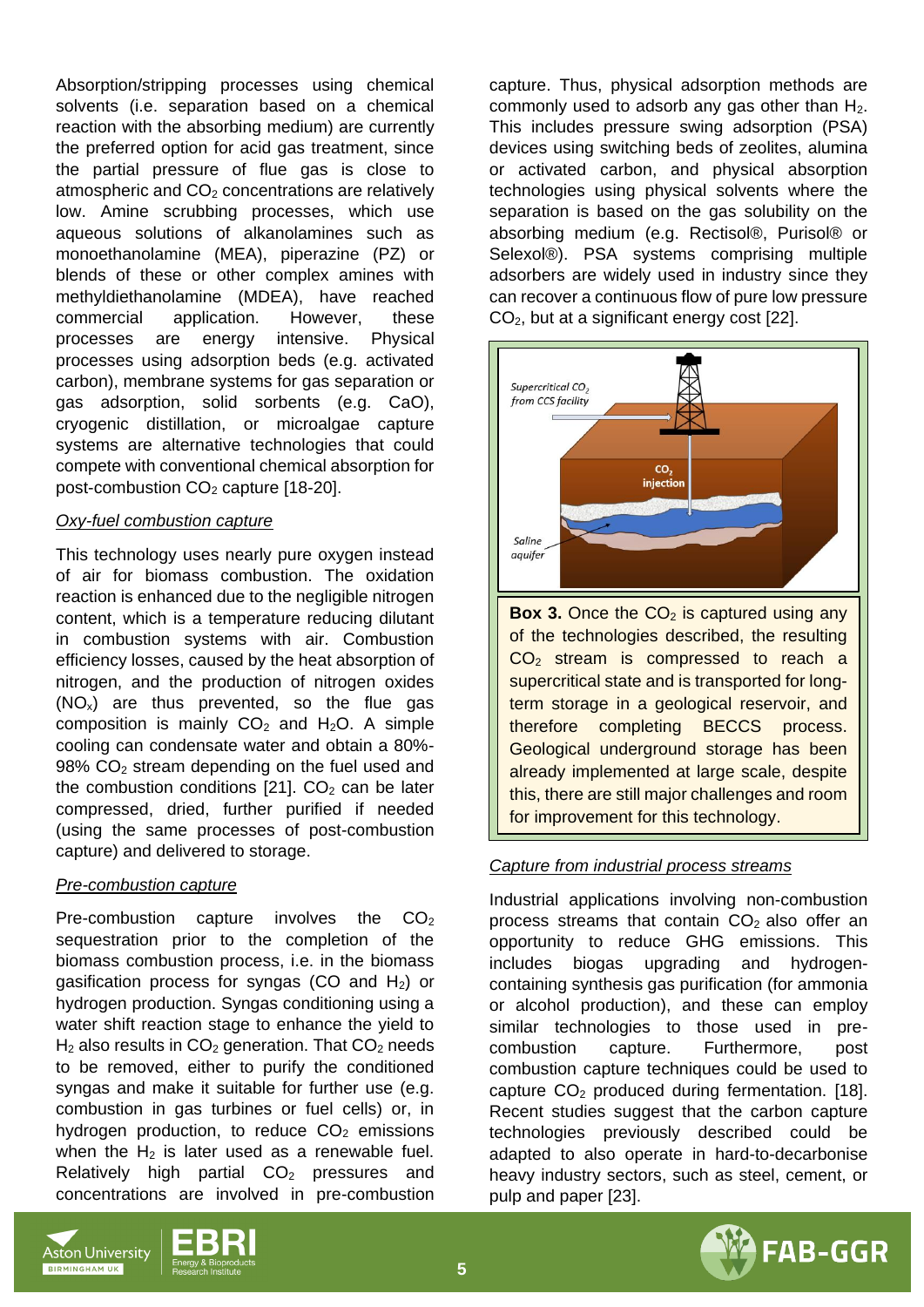## **The role of BECCS in climate change mitigation**

The implementation of BECCS represents a real opportunity for net-negative emission performance, but modelling frameworks must refrain from assuming the simplistic and inaccurate vision of BECCS where 1 tonne of  $CO<sub>2</sub>$  captured in the growth of biomass equates to 1 tonne of  $CO<sub>2</sub>$ sequestered geologically [24]. To determine BECCS net-negative potential with some degree of certainty it is fundamental to use a wider system boundary that includes the whole picture of BECCS, and accounts for any individual impacts associated with each stage of the value chain.

The life cycle analysis (LCA) of a BECCS supply chain shows that a carbon debt is created by the CO<sup>2</sup> emissions associated with land conditioning ( e.g. land use change, land clearing and biomass cultivation), the supply chain emissions from biomass harvesting and pre-processing, noncaptured or indirect emissions at energy conversion facilities and those emissions related to biomass storage and transportation between stages. An LCA, where all the carbon emission contributions of those  $CO<sub>2</sub>$  sources are deducted from the carbon sequestration achieved at the biomass growing stage, should be performed to compute the realistic net-negative emissions contribution of BECCS.



**Box 4. BECCS supply chain. The CO<sub>2</sub> emission inflows (blue) and outflows (red) are represented:** 

- i) *Land use change (CO<sup>2</sup> source)*: existing land uses already provide carbon benefits in storage and sequestration. The initial carbon stocks can be altered by changing the land use of a certain area (e.g. forest to agricultural land) and can directly and indirectly lead to the creation of emissions.
- ii) *Biomass production (CO<sup>2</sup> sink):* biological sequestration of CO<sub>2</sub> takes place at the biomass growing stage, as described in previous sections.
- iii) *Biomass harvesting (CO<sup>2</sup> source)*: the use of fossil-fuelled machinery to produce and harvest biomass contribute to the whole value chain emissions.
- iv) *Biomass pre-treatment (CO<sup>2</sup> source):* biomass might not be readily available for use and often

requires some form of mechanical, biological and chemical pre-treatment that is often a source of emissions

- v) *Biomass conversion (CO<sup>2</sup> source)*: carbon emissions are produced at the biomass-to-energy facilities even when CCS technologies are used. The efficiency of the implemented  $CO<sub>2</sub>$  capture technology will determine the emissions vented to the atmosphere of the conversion process.
- vi) *CO<sup>2</sup> storage (CO<sup>2</sup> sink)*: the captured and geologically stored carbon dioxide is not considered a carbon sink flow since it represents the CO<sub>2</sub> sequestered by the biomass and prevented to be rereleased again to the atmosphere. That negative flow is already accounted in the biomass growing stage.





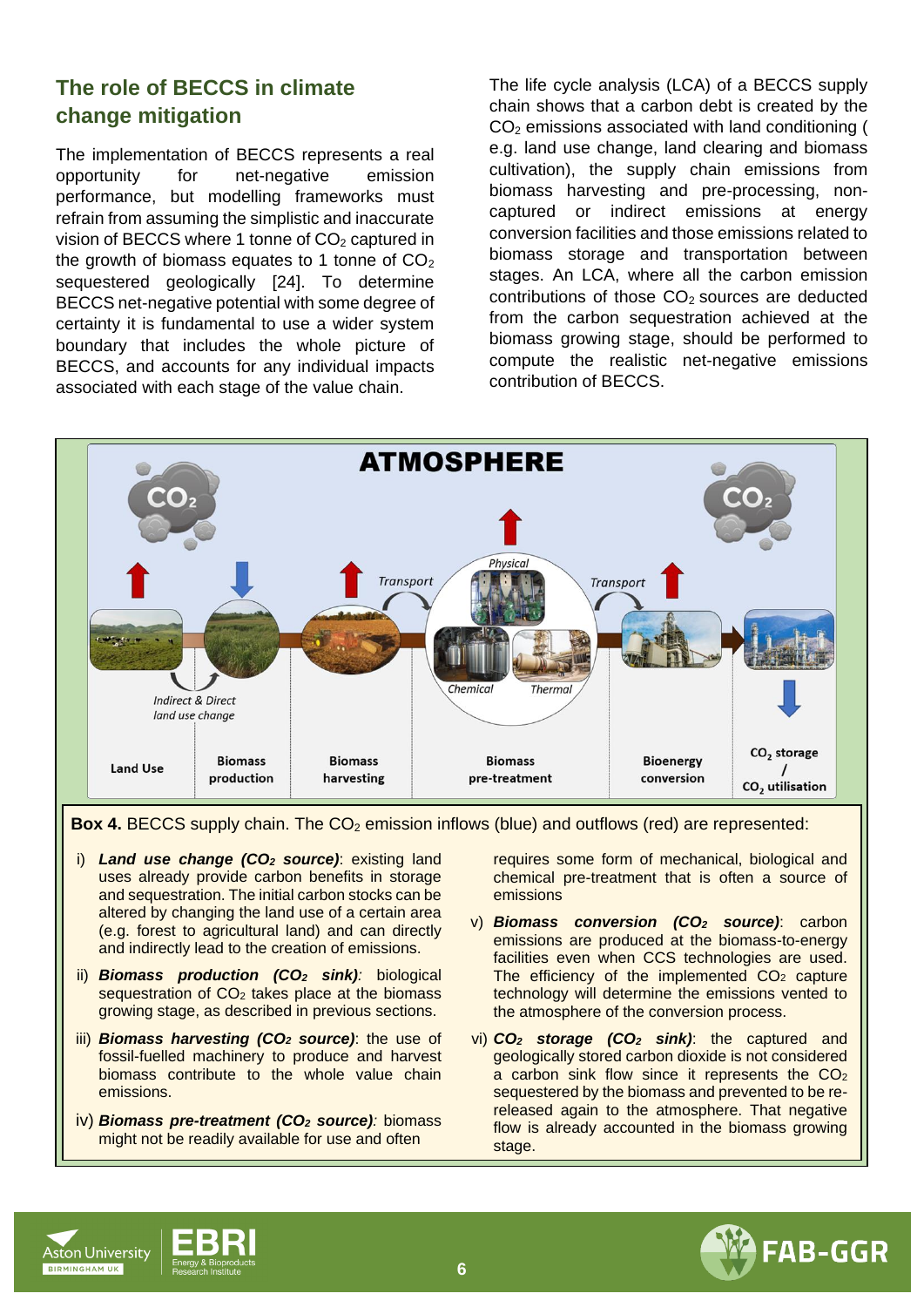## **Barriers and challenges for BECCS deployment.**

The net-negative emission potential of BECCS has been given an essential role in the transition to net zero in many of the IPCC's modelled SSPs , with the aim that this technology will compensate in the future for current emission release [25]. However, BEECS technologies are currently in developing stages and have scarcely been commercially demonstrated. There are a number of barriers and challenges that would need t be overcome for large scale BECCS deployment to be considered a realistic part of the transition to a sustainable economy:

#### *Sustainable biomass resource*

With the growing bioeconomy, there is an increasing competition for biomass resources and land. While biomass is already grown for various purposes, this will increase the pressure on sustainable biomass production and land use. As the growing biomass demand for BECCS will additionally increase and impact other sectors, sustainable management and appropriate sustainability standards for biomass are imperative. Biomass sources for BECCS should come from sources that do not have, or compete with, other markets. If grown for purpose, BECCS feedstocks should be produced on land that does not impact food production, biodiversity, soil carbon stocks or causes negative land use changes. Prioritising residue from agriculture and forestry, could not only reduce the environmental impact of the supply chain, but it could also incentivise investments and employment in this sector. In addition, a shift in use biomass feedstock production has been suggested for both abandoned land, and existing agricultural land that is inefficient for food production.

#### *CO<sup>2</sup> storage and infrastructure*

The  $CO<sub>2</sub>$  storage capacity of a country's national territory needs to be sufficient to guarantee an extended BECCS operation time. The UK has storage for emissions generated for 220 years [26, 27]. An extensive and very efficient infrastructure deployment would be necessary to reach and utilize the suitable reservoirs available (mainly saline aquifers) without causing any geological and environmental damage. Geological storage capacity is still limited, so the search of alternative

CO<sup>2</sup> utilisation pathways (e.g. chemicals or fuel production from  $CO<sub>2</sub>$ ) seems essential to supplement storage while also creating alternative markets.

### *Technology readiness and commercial deployment*

At present, BECCS comprise high capital-intensive and low cost-efficient technologies placed down on the technology readiness level (TRL) scale [28]. Although bioenergy processes and CCS (in the fossil-fuel sector) have been already individually demonstrated at commercial scale, to adapt conventional carbon capture to bioenergy involves challenges related to the use of biomass, such as different fuel properties and flue gas composition. The degree of technological maturity of the carbon capture technology applied will also depend on the energy conversion process. For example, capturing  $CO<sub>2</sub>$  in bioethanol production involves carbon capture technology at high TRL, while the TRL for technologies suitable for biomass power plants are still very low. The transportation of the captured  $CO<sub>2</sub>$  to storage represents an additional challenge. Underground storage is not yet a mature technology and the deployment of transportation and storage infrastructure is crucial. Economies of scale in the infrastructure cost have been already observed, which seems unfavourable for BECCS facilities of smaller scale as they are likely to be geographically scattered and use regionally sourced biomass. To implement a joint storage site seems to be a realistic approach that, nonetheless, would imply facing a challenging business model where additional uncertainties regarding co-ownership, planning and infrastructure utilisation would be incorporated to the complex large-scale implementation of BECCS.

#### *Political-economic challenge*

BECCS not only involves a high risk from a technological perspective, but it is also highly exposed to regulatory uncertainties. All these factors create an environment unattractive for funding and investment that could impede BECCS transition from the existing lab scale success to commercial application. BECCS needs to compete for investment with other cheaper renewable energy sources, like solar and wind, that also show a continuous fall in prices. However, it is advantageous over those alternatives in sustainability terms, as BECCS also encompass





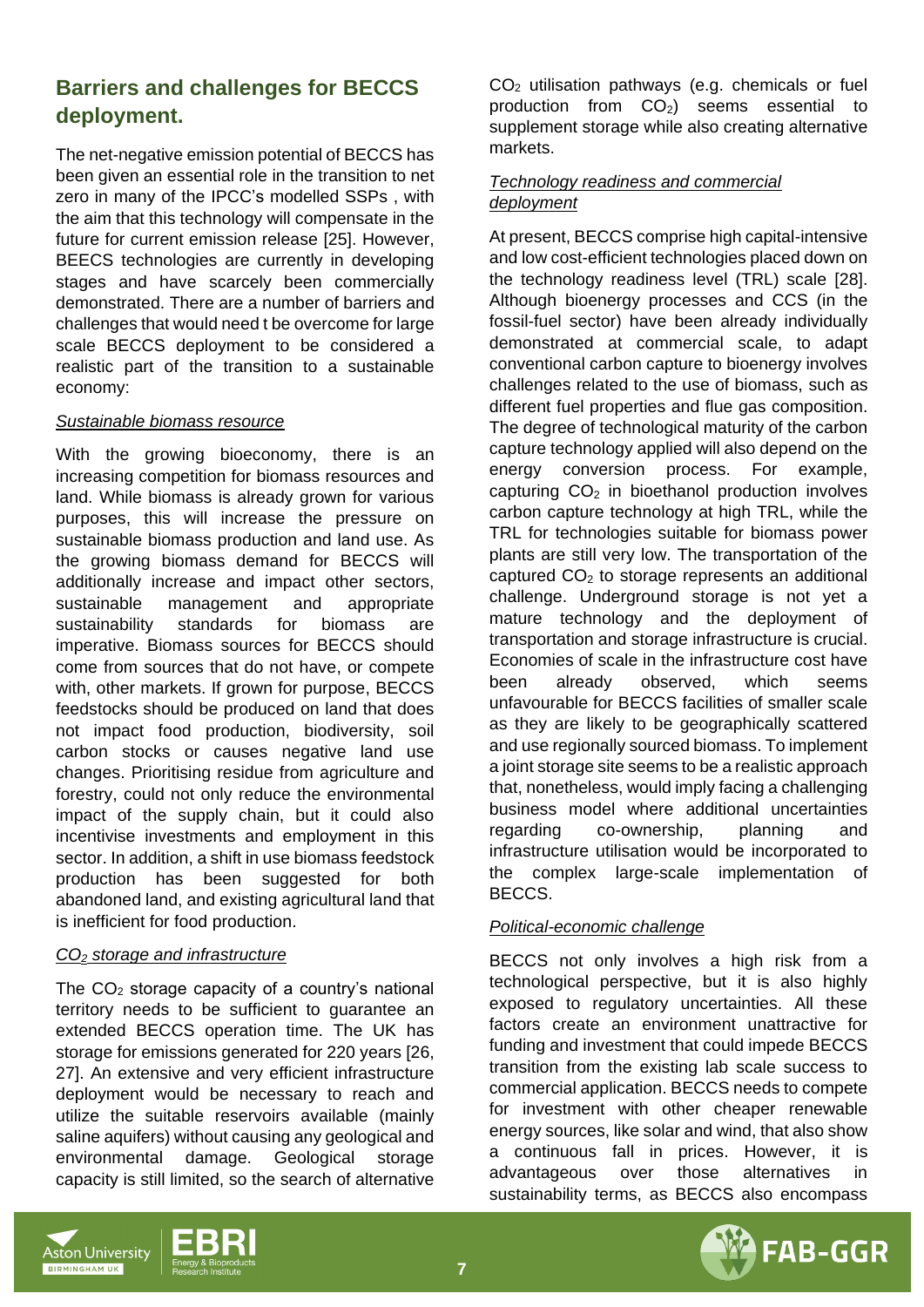carbon dioxide removal. Economic and fiscal incentives are therefore required to attract investment for long-term research, development, and implementation of BECCS technologies. Increasing carbon prices or providing incentives for carbon dioxide removal are feasible political interventions that would create a market for emissions offsets and also balance, with tax revenue from emissions, the subsidies initially needed for their deployment.

#### *Social barriers*

Unquestionable social support and strong policy are commonly assumed in most IAM scenarios, but these might end constituting the hardest barriers to be overcome [29]. Strong policy is needed to implement regulatory frameworks to shape sustainable trajectories for BECCS technological development that also include social justice safeguards. The existing social reluctancy derived from the fear of this technology might spur social damage practices, such as land grabbing or compromised food security, could be therefore shift favour away from investment for large-scale BECCS implementation [30].

### **Conclusions**

Significantly reducing the current level of GHG emissions is essential to build a long-term sustainable society. Research currently focusses on the development of sustainable low-carbon energy vectors encouraged by climate mitigation policies on those countries committed to achieve a net-zero emission performance by 2050. BECCS does not only provide low-carbon energy conversion pathways using renewable biomass, but also offers carbon dioxide removal leading to net-negative emissions properties. For this reason, IPCC modelling frameworks have high hopes for this technology to offset the present excess of GHG emissions. While modelling assessments confirm the net-negative emission potential of BECCS, more in-depth analyses for different BECCS technologies must be carried out to evaluate and specify their actual potential, impacts and trade-offs beyond a theoretical carbon balance.

It is essential to conduct emissions assessment of the entire BECCS supply chain to determine the true negative emissions performance of this technology. The negative emission potential will

strongly depend on the type and location of the biomass feedstock. While prioritisation of regional residues can offer sustainability benefits and avoid land use conflicts, this might not suit the scale and location of bioenergy and CCS facilities and infrastructures. Hence, challenges associated with the potential for different steps of the supply chain from biomass production to  $CO<sub>2</sub>$  storages need to be overcome. To attract investment and reduce the financial risks of BECCS, policy interventions are required that support the wider environmental, technical, economic, and social benefits of BECCS. BECCS must overcome sustainability constraints of biomass availability, technical, economic, governance and perception barriers to allow a successful commercial deployment as part of the transition to a sustainable economy.

### **References**

- [1] NASA. (2020, 21/10/2020). *Global Temperature*. Available: [https://climate.nasa.gov/vital](https://climate.nasa.gov/vital-signs/global-temperature/)[signs/global-temperature/](https://climate.nasa.gov/vital-signs/global-temperature/)
- [2] NOAA. (2020, 21/10/2020). *Global Climate Report - Annual 2019*. Available: <https://www.ncdc.noaa.gov/sotc/global/201913>
- [3] S. H. Schneider, "The Greenhouse Effect: Science and Policy," *Science,* vol. 243, no. 4892, p. 771, 1989.
- [4] V. Masson-Delmotte *et al.*, "Global Warming of 1.5°C. An IPCC Special Report on the impacts of global warming of 1.5°C above pre-industrial levels and related global greenhouse gas emission pathways, in the context of strengthening the global response to the threat of climate change, sustainable development, and efforts to eradicate poverty," Intergovernmental Panel on Climate Change (IPCC)2018, Available: [https://www.ipcc.ch/site/assets/uploads/sites/2/20](https://www.ipcc.ch/site/assets/uploads/sites/2/2019/06/SR15_Full_Report_High_Res.pdf) [19/06/SR15\\_Full\\_Report\\_High\\_Res.pdf.](https://www.ipcc.ch/site/assets/uploads/sites/2/2019/06/SR15_Full_Report_High_Res.pdf)
- [5] CCC, "Reducing UK emissions: Progress Report to Parliament," Committe on Climate Change2020, Available: [https://www.theccc.org.uk/publication/reducing](https://www.theccc.org.uk/publication/reducing-uk-emissions-2020-progress-report-to-parliament/)[uk-emissions-2020-progress-report-to](https://www.theccc.org.uk/publication/reducing-uk-emissions-2020-progress-report-to-parliament/)
	- [parliament/.](https://www.theccc.org.uk/publication/reducing-uk-emissions-2020-progress-report-to-parliament/)
- [6] World\_Resources\_Institute. (2020). *Climate Watch - Global Historical Emissions by Sector*. Available: [https://www.climatewatchdata.org/ghg](https://www.climatewatchdata.org/ghg-emissions?breakBy=sector&end_year=2016&start_year=1990)[emissions?breakBy=sector&end\\_year=2016&start](https://www.climatewatchdata.org/ghg-emissions?breakBy=sector&end_year=2016&start_year=1990) [\\_year=1990](https://www.climatewatchdata.org/ghg-emissions?breakBy=sector&end_year=2016&start_year=1990)
- [7] A. Popp *et al.*, "Land-use futures in the shared socio-economic pathways," *Global Environmental Change,* vol. 42, pp. 331-345, 2017/01/01/ 2017.
- [8] K. H. Coale and M. Wong, "Ocean Iron Fertilization☆," in *Encyclopedia of Ocean Sciences (Third Edition)*, J. K. Cochran, H. J. Bokuniewicz,



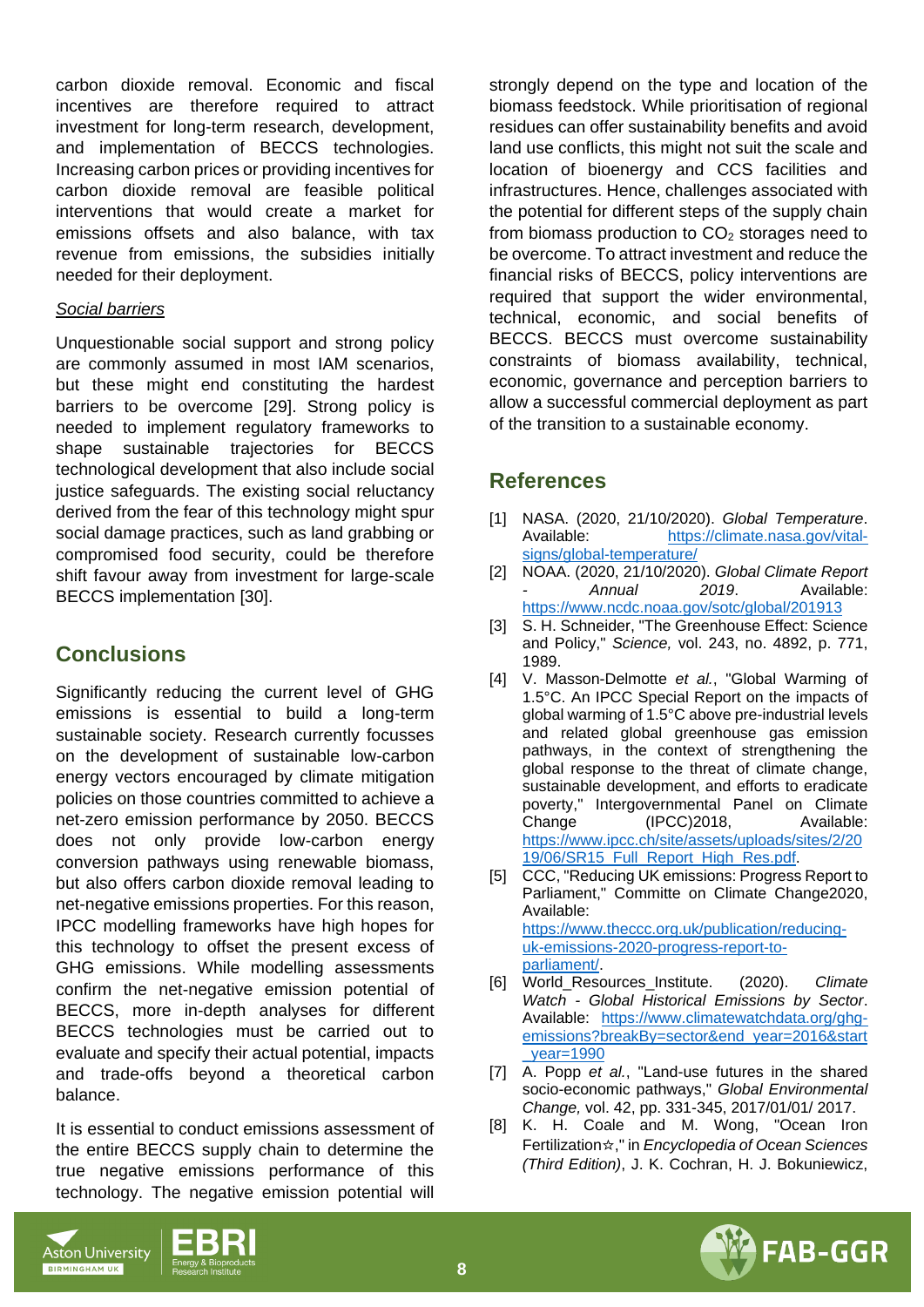and P. L. Yager, Eds. Oxford: Academic Press, 2019, pp. 429-446.

- [9] C. Duffy, C. O'Donoghue, M. Ryan, D. Styles, and C. Spillane, "Afforestation: Replacing livestock emissions with carbon sequestration," *Journal of Environmental Management,* vol. 264, p. 110523, 2020/06/15/ 2020.
- [10] K. S. Lackner, A. H. A. Park, and B. G. Miller, "Chapter 6 - Eliminating CO2 Emissions from Coal-Fired Power Plants," in *Generating Electricity in a Carbon-Constrained World*, F. P. Sioshansi, Ed. Boston: Academic Press, 2010, pp. 127-173.
- [11] B. R. Sutherland, "Pricing CO2 Direct Air Capture," *Joule,* vol. 3, no. 7, pp. 1571-1573, 2019/07/17/ 2019.
- [12] A. A. Olajire, "A review of mineral carbonation technology in sequestration of CO2," *Journal of Petroleum Science and Engineering,* vol. 109, pp. 364-392, 2013/09/01/ 2013.
- [13] D. Esrafilzadeh *et al.*, "Room temperature CO2 reduction to solid carbon species on liquid metals featuring atomically thin ceria interfaces," *Nature Communications,* vol. 10, no. 1, p. 865, 2019/02/26 2019.
- [14] E. National Academies of Sciences, and Medicine, "Negative Emissions Technologies and Reliable Sequestration: A Research Agenda," The National Academies of Science, Washington, DC2019, Available: [https://doi.org/10.17226/25259.](https://doi.org/10.17226/25259)
- [15] IEA, "Renewables 2018," International Energy Agency (IEA)2018, Available: [https://www.iea.org/reports/renewables-2018.](https://www.iea.org/reports/renewables-2018)
- [16] J. Zhang and X. Zhang, "15 The thermochemical conversion of biomass into biofuels," in *Biomass, Biopolymer-Based Materials, and Bioenergy*, D. Verma, E. Fortunati, S. Jain, and X. Zhang, Eds.: Woodhead Publishing, 2019, pp. 327-368.
- [17] N. Tippayawong and P. Thanompongchart, "Biogas quality upgrade by simultaneous removal of CO2 and H2S in a packed column reactor," *Energy,* vol. 35, no. 12, pp. 4531-4535, 2010/12/01/ 2010.
- [18] B. Metz, O. Davidson, H. de Coninck, M. Loos, and L. Meyer, "Carbon Dioxide Capture and Storage," Intergovermental Panel on Climate Change (IPCC)2005, Available: [https://www.ipcc.ch/report/carbon-dioxide](https://www.ipcc.ch/report/carbon-dioxide-capture-and-storage/)[capture-and-storage/.](https://www.ipcc.ch/report/carbon-dioxide-capture-and-storage/)
- [19] M. Wang, A. Lawal, P. Stephenson, J. Sidders, and C. Ramshaw, "Post-combustion CO2 capture with chemical absorption: A state-of-the-art review," *Chemical Engineering Research and Design,* vol. 89, no. 9, pp. 1609-1624, 2011/09/01/ 2011.
- [20] R. Sayre, "Microalgae: The Potential for Carbon Capture," *BioScience,* vol. 60, no. 9, pp. 722-727, 2010.
- [21] M. A. Habib *et al.*, "A review of recent developments in carbon capture utilizing oxy-fuel combustion in conventional and ion transport membrane systems," vol. 35, no. 9, pp. 741-764, 2011.
- [22] S. Adhikari and S. Fernando, "Hydrogen Membrane Separation Techniques," *Industrial &*

*Engineering Chemistry Research,* vol. 45, no. 3, pp. 875-881, 2006/02/01 2006.

- [23] C. Bataille *et al.*, "A review of technology and policy deep decarbonization pathway options for making energy-intensive industry production consistent with the Paris Agreement," *Journal of Cleaner Production,* vol. 187, pp. 960-973, 2018/06/20/ 2018.
- [24] M. Fajardy and N. Mac Dowell, "Can BECCS deliver sustainable and resource efficient negative emissions?," *Energy & Environmental Science,*  10.1039/C7EE00465F vol. 10, no. 6, pp. 1389- 1426, 2017.
- [25] M. Fridahl and M. Lehtveer, "Bioenergy with carbon capture and storage (BECCS): Global potential, investment preferences, and deployment barriers," *Energy Research & Social Science,* vol. 42, pp. 155-165, 2018/08/01/ 2018.
- [26] M. Bentham, T. Mallows, J. Lowndes, and A. Green, "CO2 STORage Evaluation Database (CO2 Stored). The UK's online storage atlas," *Energy Procedia,* vol. 63, pp. 5103-5113, 2014/01/01/ 2014.
- [27] G. Smalldridge, "2019 UK greenhouse gas emissions, provisional figures " Department for Business, Energy & Industrial Strategy2020, Available: [https://assets.publishing.service.gov.uk/governme](https://assets.publishing.service.gov.uk/government/uploads/system/uploads/attachment_data/file/875485/2019_UK_greenhouse_gas_emissions_provisional_figures_statistical_release.pdf) [nt/uploads/system/uploads/attachment\\_data/file/8](https://assets.publishing.service.gov.uk/government/uploads/system/uploads/attachment_data/file/875485/2019_UK_greenhouse_gas_emissions_provisional_figures_statistical_release.pdf) [75485/2019\\_UK\\_greenhouse\\_gas\\_emissions\\_pro](https://assets.publishing.service.gov.uk/government/uploads/system/uploads/attachment_data/file/875485/2019_UK_greenhouse_gas_emissions_provisional_figures_statistical_release.pdf) visional figures statistical release.pdf.
- [28] IEA, "Deployment of BECCS/U value chains: Technological pathways, policy options and business models," in "Technology Collaboration Programme," IEA Bioenergy2020, Available: [https://www.ieabioenergy.com/wp](https://www.ieabioenergy.com/wp-content/uploads/2020/06/Deployment-of-BECCS-Value-Chains-IEA-Bioenergy-Task-40.pdf)[content/uploads/2020/06/Deployment-of-BECCS-](https://www.ieabioenergy.com/wp-content/uploads/2020/06/Deployment-of-BECCS-Value-Chains-IEA-Bioenergy-Task-40.pdf)[Value-Chains-IEA-Bioenergy-Task-40.pdf.](https://www.ieabioenergy.com/wp-content/uploads/2020/06/Deployment-of-BECCS-Value-Chains-IEA-Bioenergy-Task-40.pdf)
- [29] N. E. Vaughan and C. Gough, "Expert assessment concludes negative emissions scenarios may not deliver," *Environmental Research Letters,* vol. 11, no. 9, p. 095003, 2016/08/31 2016.
- [30] H. J. Buck, "Rapid scale-up of negative emissions technologies: social barriers and social implications," *Climatic Change,* vol. 139, no. 2, pp. 155-167, 2016/11/01 2016.





**BIRMINGHAM UK**